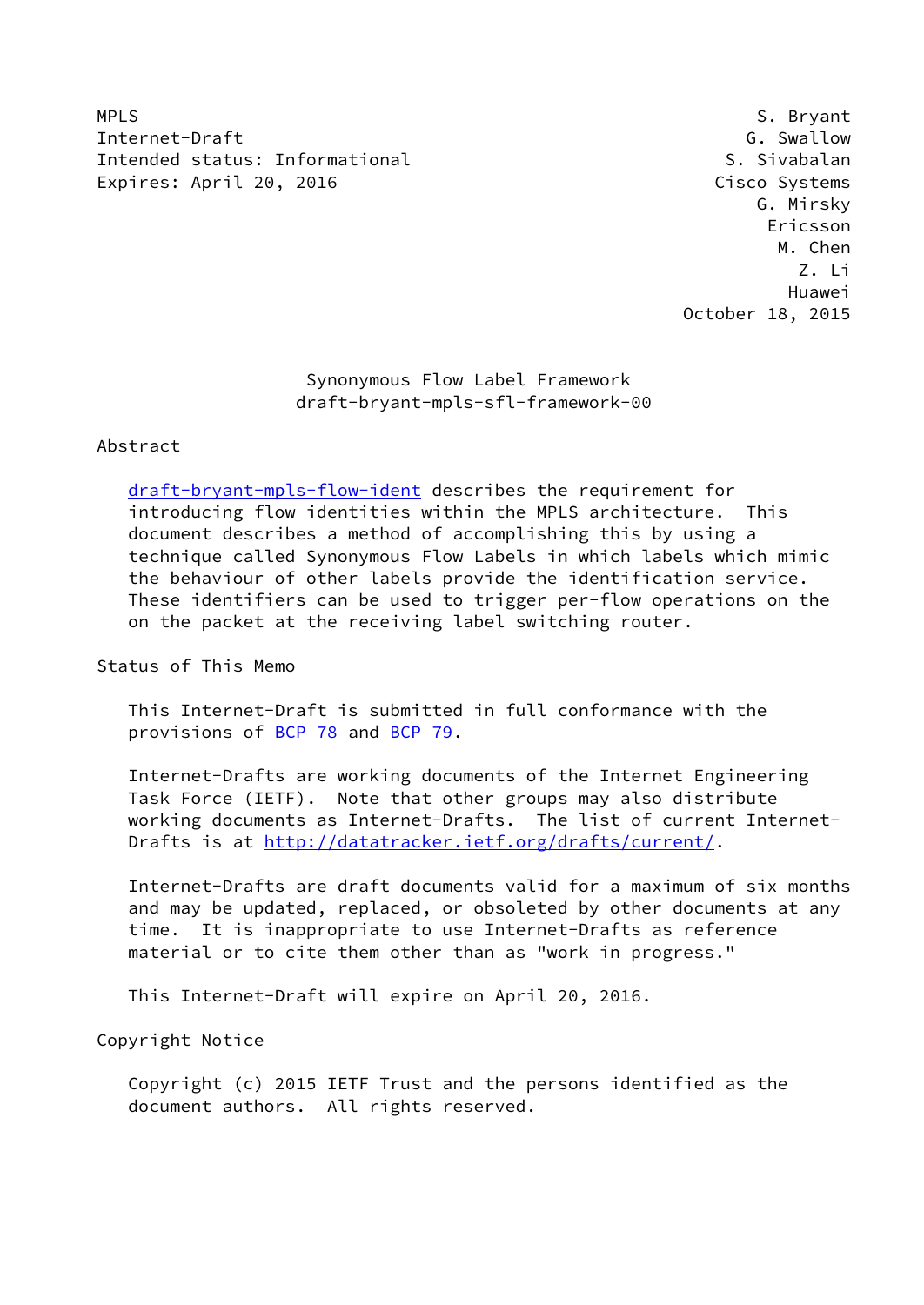# <span id="page-1-1"></span>Internet-Draft SFL Framework October 2015

This document is subject to [BCP 78](https://datatracker.ietf.org/doc/pdf/bcp78) and the IETF Trust's Legal Provisions Relating to IETF Documents [\(http://trustee.ietf.org/license-info](http://trustee.ietf.org/license-info)) in effect on the date of

 publication of this document. Please review these documents carefully, as they describe your rights and restrictions with respect to this document. Code Components extracted from this document must include Simplified BSD License text as described in Section 4.e of the Trust Legal Provisions and are provided without warranty as described in the Simplified BSD License.

#### Table of Contents

|                                                  | $\overline{2}$ |
|--------------------------------------------------|----------------|
| 2.                                               | $\overline{2}$ |
| User Service Traffic in the Data Plane<br>3.     | $\overline{4}$ |
| 3.1. Applications Label Present                  | $\overline{4}$ |
| $3.1.1.$ Setting TTL and the Traffic Class Bits  | $\overline{4}$ |
|                                                  | $\overline{5}$ |
| $3.2.1$ . Setting TTL and the Traffic Class Bits | 6              |
| $3.3.$ Aggregation of SFL Actions                | 6              |
| Equal Cost Multipath Considerations<br>4.        | $\overline{1}$ |
| 5.                                               | 8              |
| 6.                                               | 8              |
| 7.                                               | 8              |
| 8.                                               | 8              |
| 9.                                               | 8              |
| Normative References<br>9.1.                     | 8              |
| Informative References<br>9.2.                   | 9              |
| Authors' Addresses                               | 9              |

## <span id="page-1-0"></span>[1](#page-1-0). Introduction

 [I-D.bryant-mpls-flow-ident] describes the requirement for introducing flow identities within the MPLS architecture.

 This document describes a method of accomplishing this by using a technique called Synonymous Flow Labels (SFL) (see ([Section 2\)](#page-1-2)) in which labels which mimic the behaviour of other labels provide the identification service. These identifiers can be used to trigger per-flow operations on the packet at the receiving label switching router.

<span id="page-1-2"></span>[2](#page-1-2). Synonymous Flow Labels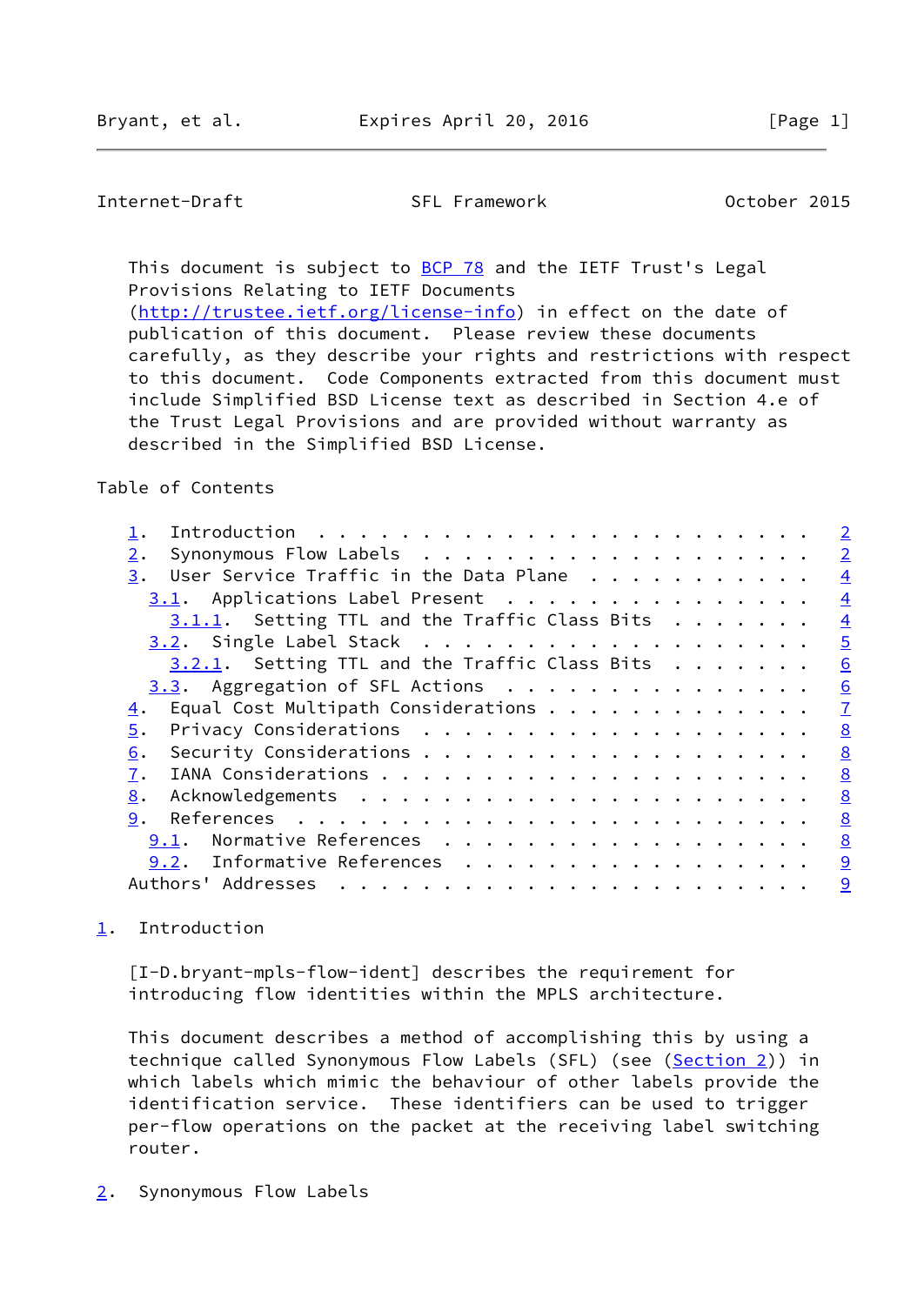An SFL is defined to be a label that causes exactly the same behaviour at the egress Label Switching Router (LSR) as the label it replaces, but in addition also causes an agreed action to take place on the packet. There are many possible additional actions such as

| Bryant, et al. | Expires April 20, 2016 | [Page 2] |
|----------------|------------------------|----------|
|                |                        |          |

Internet-Draft SFL Framework October 2015

 the measurement of the number of received packets in a flow, triggering IPFIX inspection, triggering other types of Deep Packet Inspection, or identification of the packet source. In, for example, a Performance Monitoring (PM) application, the agreed action could be the recording of the receipt of the packet by incrementing a packet counter. This is a natural action in many MPLS implementations, and where supported this permits the implementation of high quality packet loss measurement without any change to the packet forwarding system.

 Consider an MPLS application such as a pseudowire (PW), and consider that it is desired to use the approach specified in this document to make a packet loss measurement. By some method outside the scope of this text, two labels, synonymous with the PW labels are obtained from the egress terminating provider edge (T-PE). By alternating between these SFLs and using them in place of the PW label, the PW packets may be batched for counting without any impact on the PW forwarding behaviour (note that strictly only one SFL is needed in this application, but that is an optimization that is a matter for the implementor).

 Now consider an MPLS application that is multi-point to point such as a VPN. Here it is necessary to identify a packet batch from a specific source. This is achieved by making the SFLs source specific, so that batches from one source are marked differently from batches from another source. The sources all operate independently and asynchronously from each other, independently co-ordinating with the destination. Each ingress is thus able to establish its own SFL to identify the sub-flow and thus enable PM per flow.

 Finally we need to consider the case where there is no MPLS application label such as occurs when sending IP over an LSP. In this case introducing an SFL that was synonymous with the LSP label would introduce network wide forwarding state. This would not be acceptable for scaling reasons. We therefore have no choice but to introduce an additional label. Where penultimate hop popping (PHP)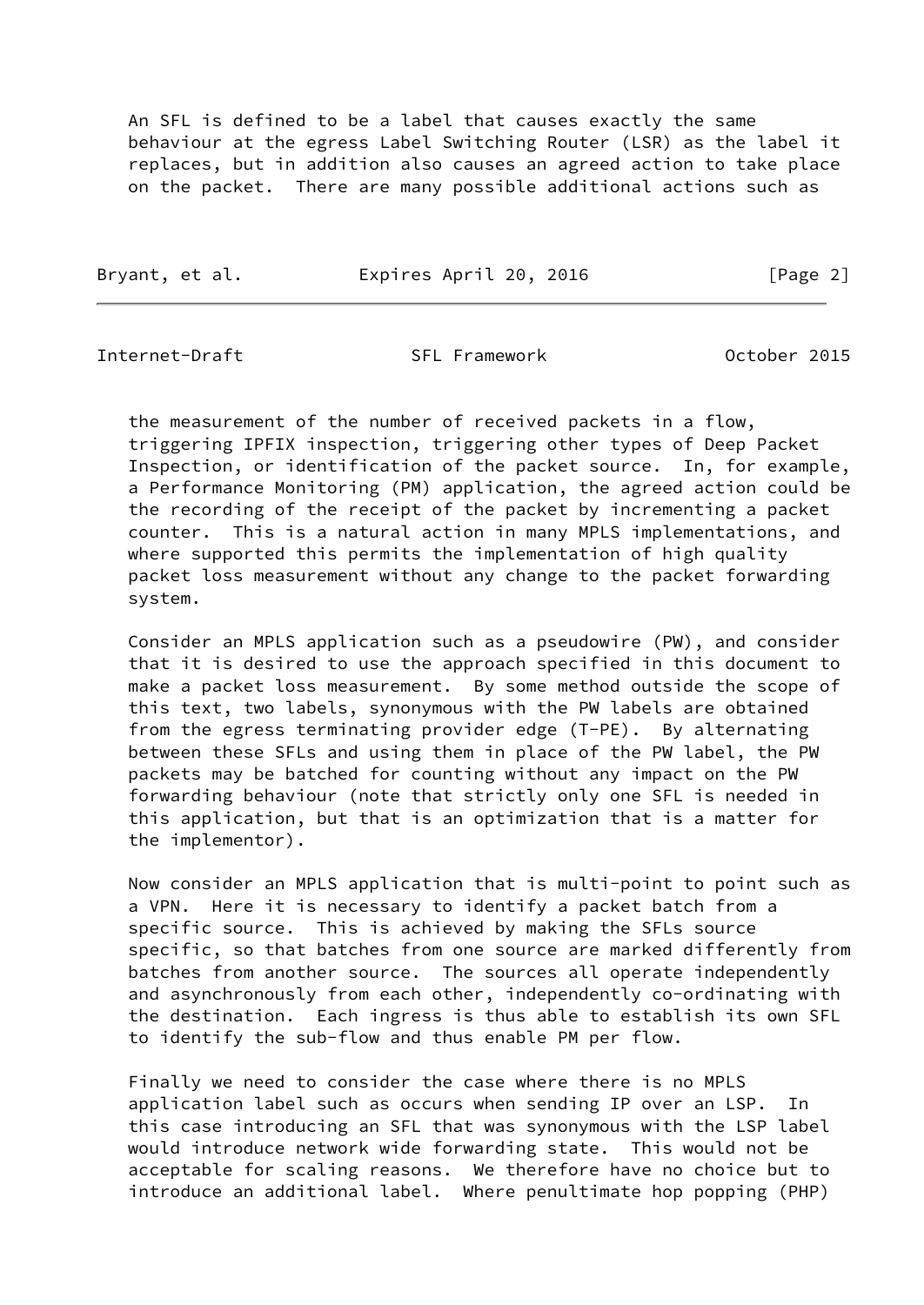is in use, the semantics of this additional label can be similar to the LSP label. Where PHP is not in use, the semantics are similar to an MPLS explicit NULL. In both of these cases the label has the additional semantics of the SFL.

Note that to achieve the goals set out in  $Section 1$  SFLs need to be allocated from the platform label table.

Bryant, et al. **Expires April 20, 2016** [Page 3]

<span id="page-3-1"></span>Internet-Draft SFL Framework October 2015

<span id="page-3-0"></span>[3](#page-3-0). User Service Traffic in the Data Plane

As noted in [Section 2](#page-1-2) it is necessary to consider two cases:

- 1. Applications label present
- 2. Single label stack

<span id="page-3-2"></span>[3.1](#page-3-2). Applications Label Present

 Figure 1 shows the case in which both an LSP label and an application label are present in the MPLS label stack. Traffic with no SFL function present runs over the "normal" stack, and SFL enabled flows run over the SFL stack with the SFL used to indicate the packet batch.

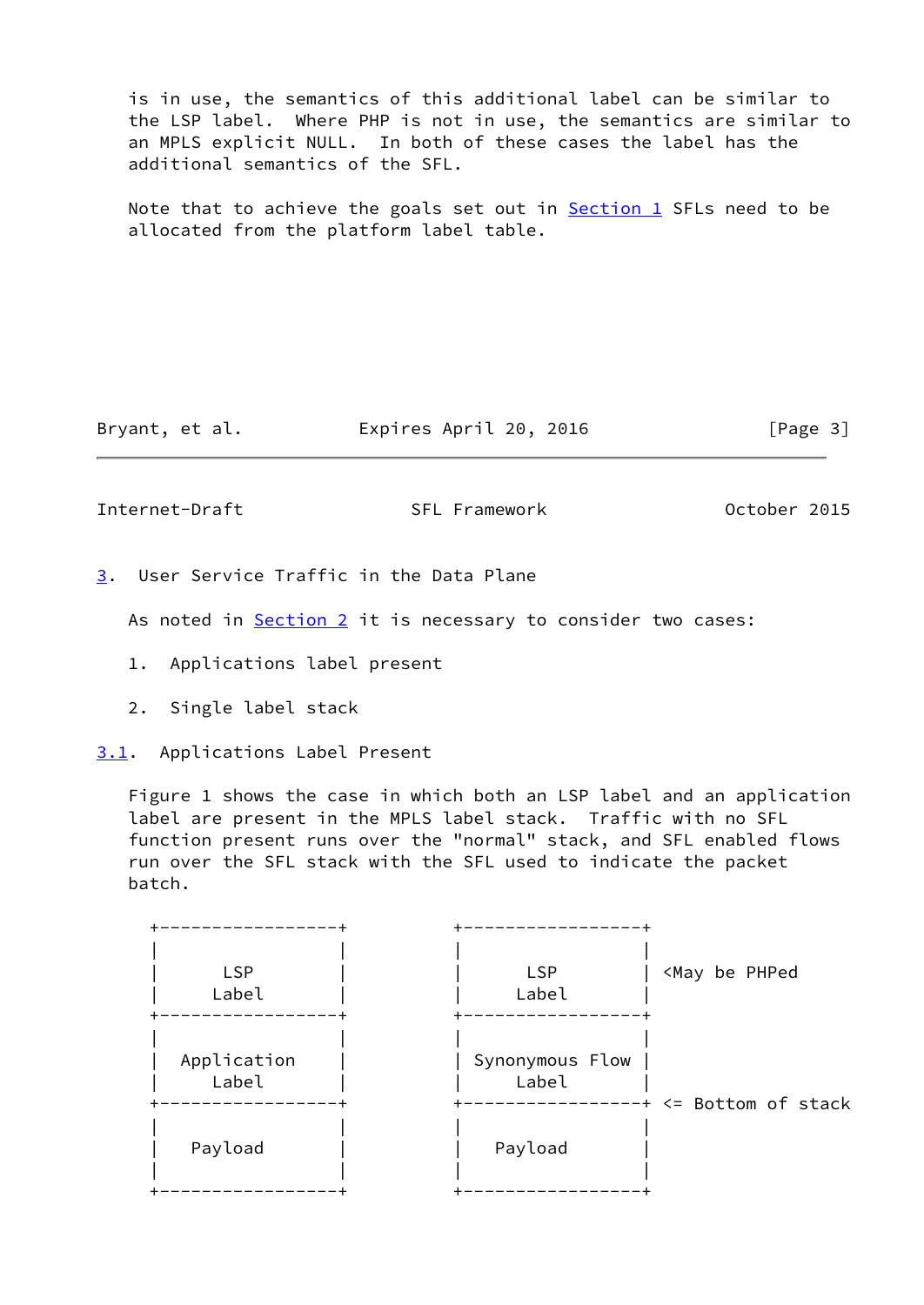"Normal" Label Stack Label Stack with SFL

Figure 1: Use of Synonymous Labels In A Two Label MPLS Label Stack

 At the egress LSR the LSP label is popped (if present). Then the SFL is processed in exactly the same way as the corresponding application label would have been processed.

<span id="page-4-0"></span>[3.1.1](#page-4-0). Setting TTL and the Traffic Class Bits

The TTL and the Traffic Class bits [[RFC5462\]](https://datatracker.ietf.org/doc/pdf/rfc5462) in the SFL LSE would normally be set to the same value as would have been set in the label that the SFL is synonymous with. However it is recognised that there may be an applications need to set the SFL to some other value. An

Bryant, et al. **Expires April 20, 2016** [Page 4]

<span id="page-4-2"></span>Internet-Draft SFL Framework October 2015

 example would be where it was desired to cause the SFL to trigger an action in the TTL expiry exception path as part of the label action.

<span id="page-4-1"></span>[3.2](#page-4-1). Single Label Stack

 Figure 2 shows the case in which only an LSP label is present in the MPLS label stack. Traffic with no SFL function present runs over the "normal" stack and SFL enabled flows run over the SFL stack with the SFL used to indicate the packet batch. However in this case it is necessary for the ingress LSR to first push the SFL and then to push the LSP label.

|                     | <b>LSP</b><br>Label        | <= May be PHPed                                                     |
|---------------------|----------------------------|---------------------------------------------------------------------|
| <b>LSP</b><br>Label | Synonymous Flow  <br>Label | <= Synonymous with<br>Explicit NULL<br>$---++ \leq$ Bottom of stack |
|                     |                            |                                                                     |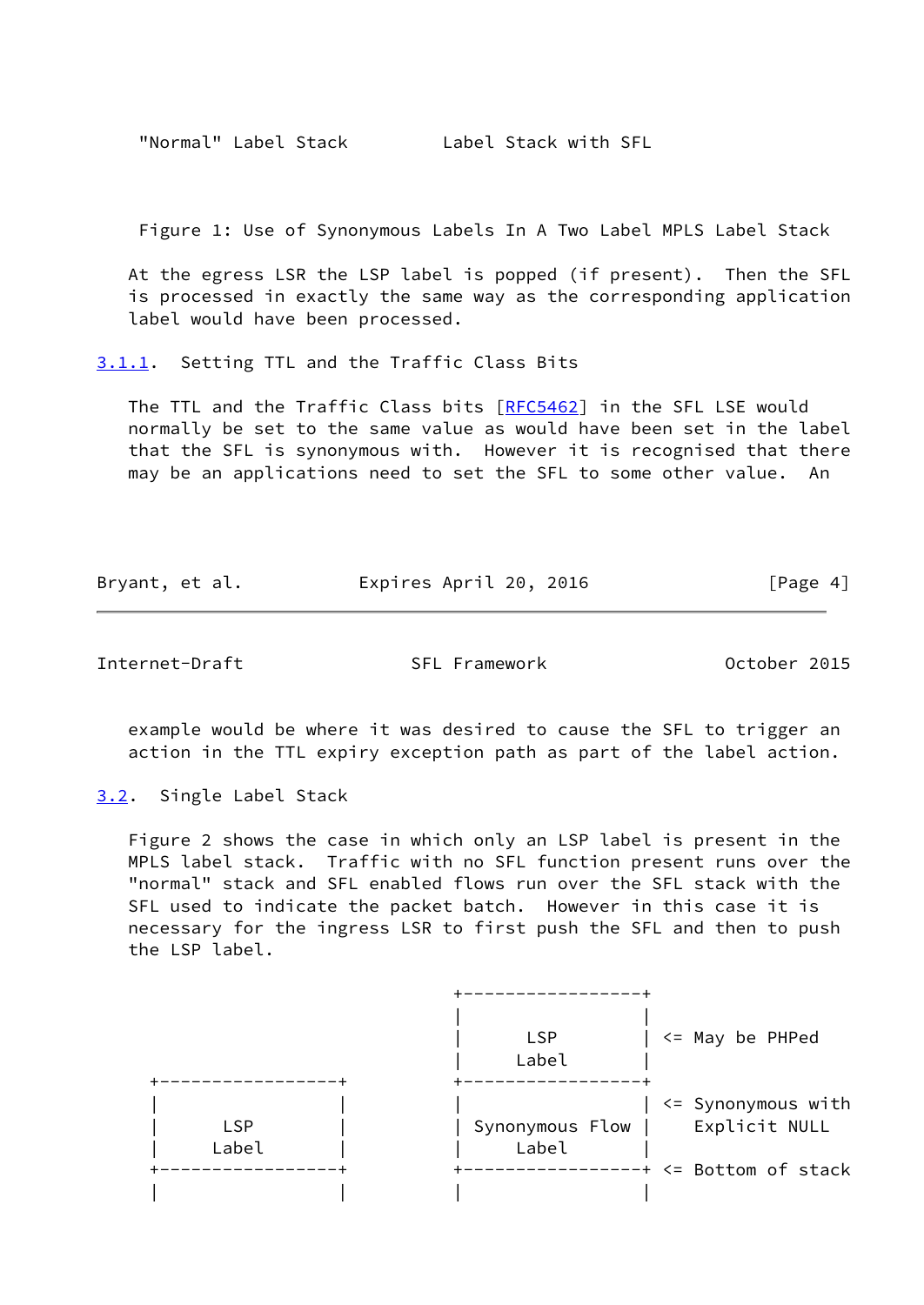| Payload | Payload |
|---------|---------|
|         |         |
|         |         |

"Normal" Label Stack Label Stack with SFL

Figure 2: Use of Synonymous Labels In A Single Label MPLS Label Stack

At the receiving LSR it is necessary to consider two cases:

1. Where the LSP label is still present

2. Where the LSP label is penultimate hop popped

 If the LSP label is present, it processed exactly as it would normally processed and then it is popped. This reveals the SFL which in the case of [RFC6374](https://datatracker.ietf.org/doc/pdf/rfc6374) measurements is simply counted and then discarded. In this respect the processing of the SFL is synonymous with an Explicit NULL. As the SFL is the bottom of stack, the IP packet that follows is processed as normal.

 If the LSP label is not present due to PHP action in the upstream LSR, two almost equivalent processing actions can take place. Either

| Bryant, et al. | Expires April 20, 2016 | [Page 5] |
|----------------|------------------------|----------|
|----------------|------------------------|----------|

<span id="page-5-1"></span>Internet-Draft SFL Framework October 2015

 the SFL can be treated as an LSP label that was not PHPed and the additional associated SFL action is taken when the label is processed. Alternatively, it can be treated as an explicit NULL with associated SFL actions. From the perspective of the measurement system described in this document the behaviour of two approaches are indistinguishable and thus either may be implemented.

<span id="page-5-0"></span>[3.2.1](#page-5-0). Setting TTL and the Traffic Class Bits

 The TTL and the Traffic Class considerations described in [Section 3.1.1](#page-4-0) apply.

<span id="page-5-2"></span>[3.3](#page-5-2). Aggregation of SFL Actions

There are cases where it is desirable to aggregate an SFL action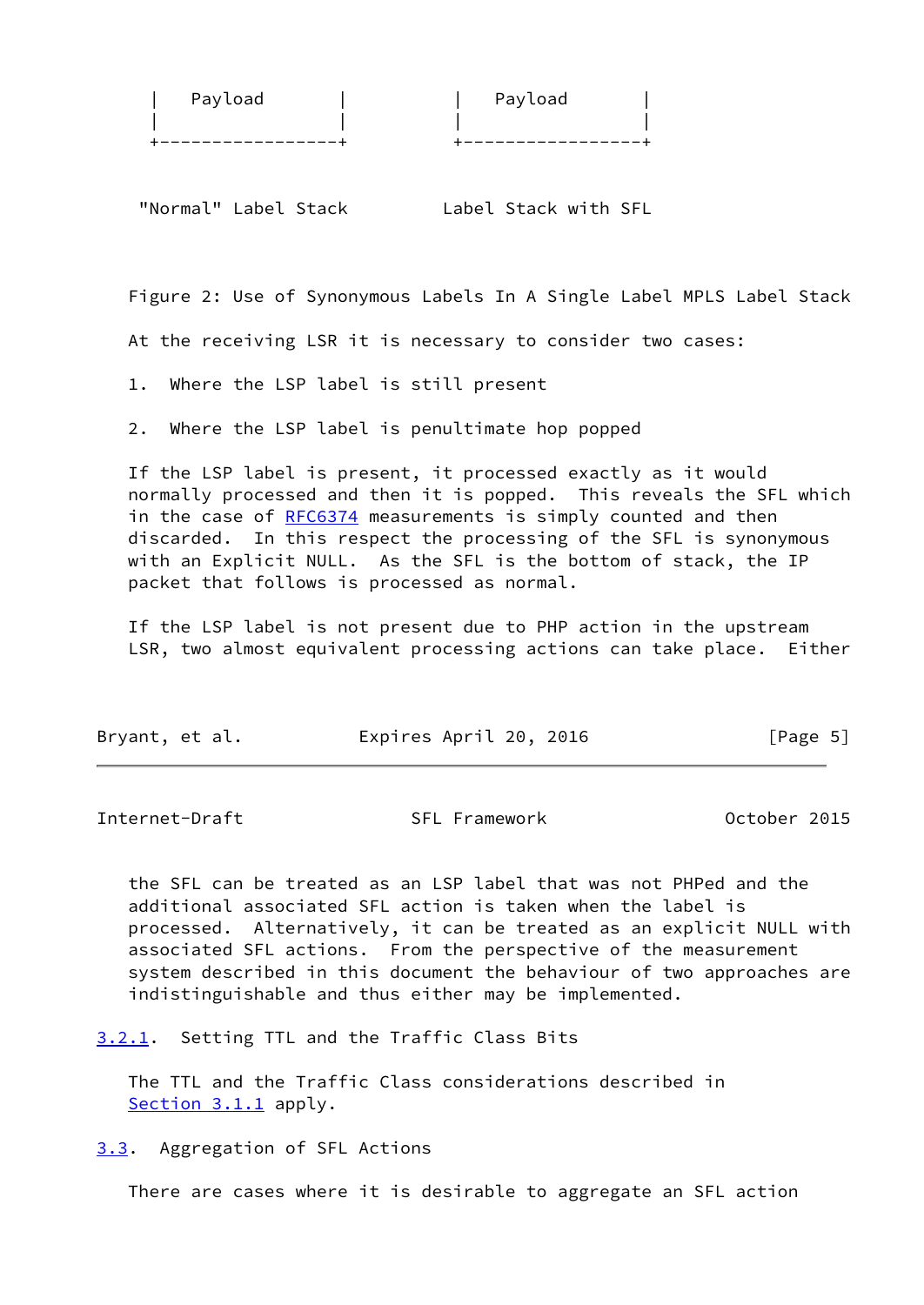against a number of labels. For example where it is desirable to have one counter record the number of packets received over a group of application labels, or where the number of labels used by a single application is large, and consequently the increase in the number of allocated labels needed to support the SFL actions consequently becomes too large to be viable. In these circumstances it would be necessary to introduce an additional label in the stack to act as an aggregate instruction. This is not strictly a synonymous action in that the SFL is not replacing a existing label, but is somewhat similar to the single label case shown in **Section 3.2**, and the same signalling, management and configuration tools would be applicable.

Bryant, et al. **Expires April 20, 2016** [Page 6]

<span id="page-6-0"></span>Internet-Draft SFL Framework October 2015

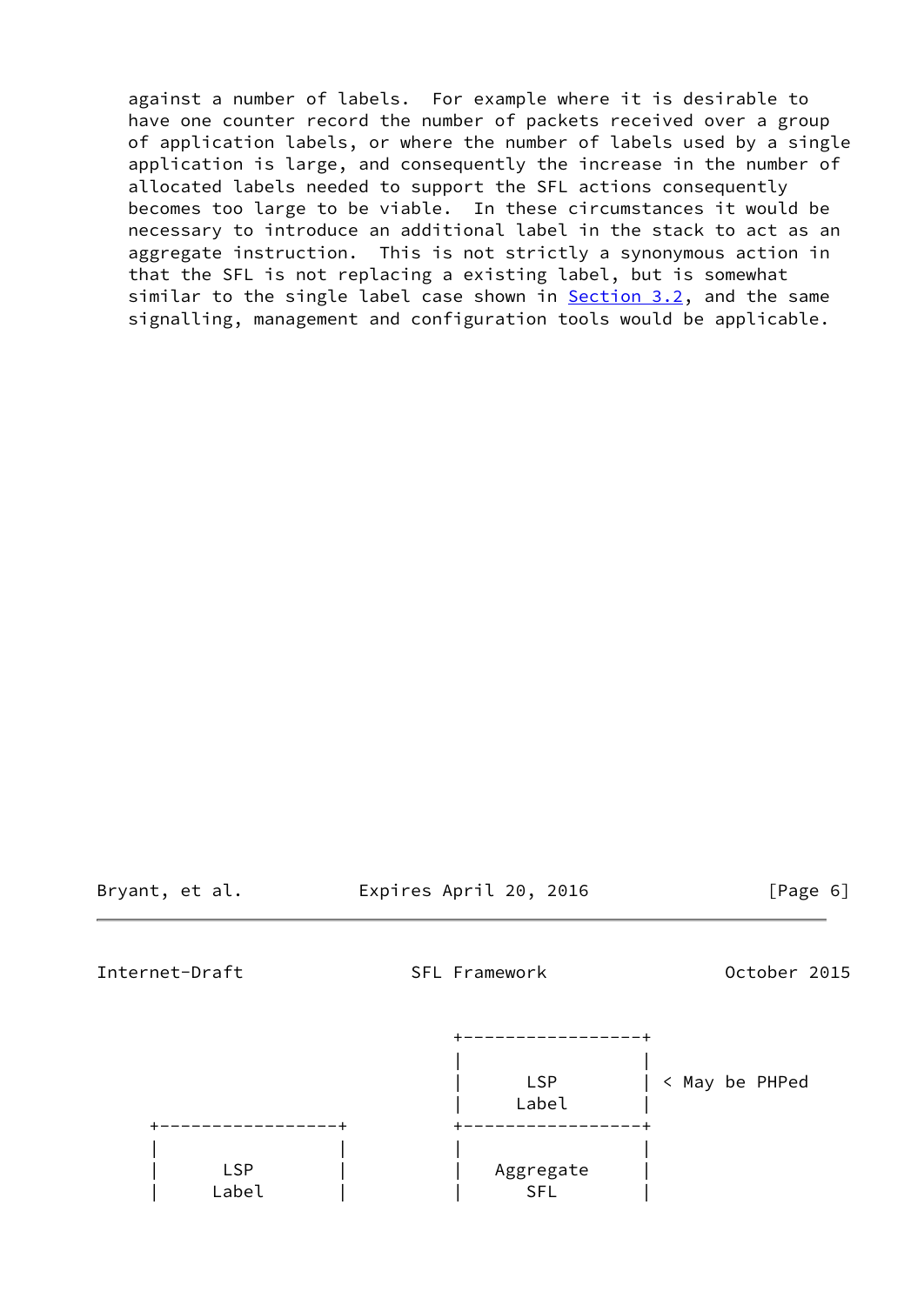

"Normal" Label Stack Label Stack with SFL

Figure 3: Aggregate SFL Actions

 The Aggregate SFL is shown in the label stack depicted in Figure 3 as preceding the application label, however the choice of position before, or after, the application label will be application specific. In the case described in  $Section 3.1$ , by definition the SFL has the full application context. In this case the positioning will depend on whether the SFL action needs the full context of the application to perform its action and whether the complexity of the application will be increased by finding an SFL following the application label.

 This third SFL case requires further though by the authors and this section will be updated in a future version of this draft to reflect those thoughts.

<span id="page-7-0"></span>[4](#page-7-0). Equal Cost Multipath Considerations

 The introduction to an SFL to an existing may cause that flow to take a different path through the network under conditions of Equal Cost Multipath (ECMP). This is turn may invalidate the certain uses of the SFL such as performance measurement applications. Where this is a problem there are two solutions worthy of consideration:

 1. The operator can elect to always run with the SFL in place in the MPLS label stack.

| Bryant, et al. | Expires April 20, 2016 |  | [Page 7] |
|----------------|------------------------|--|----------|
|----------------|------------------------|--|----------|

<span id="page-7-1"></span>Internet-Draft SFL Framework October 2015

2. The operator can elect to use [[RFC6790](https://datatracker.ietf.org/doc/pdf/rfc6790)] Entropy Labels which, in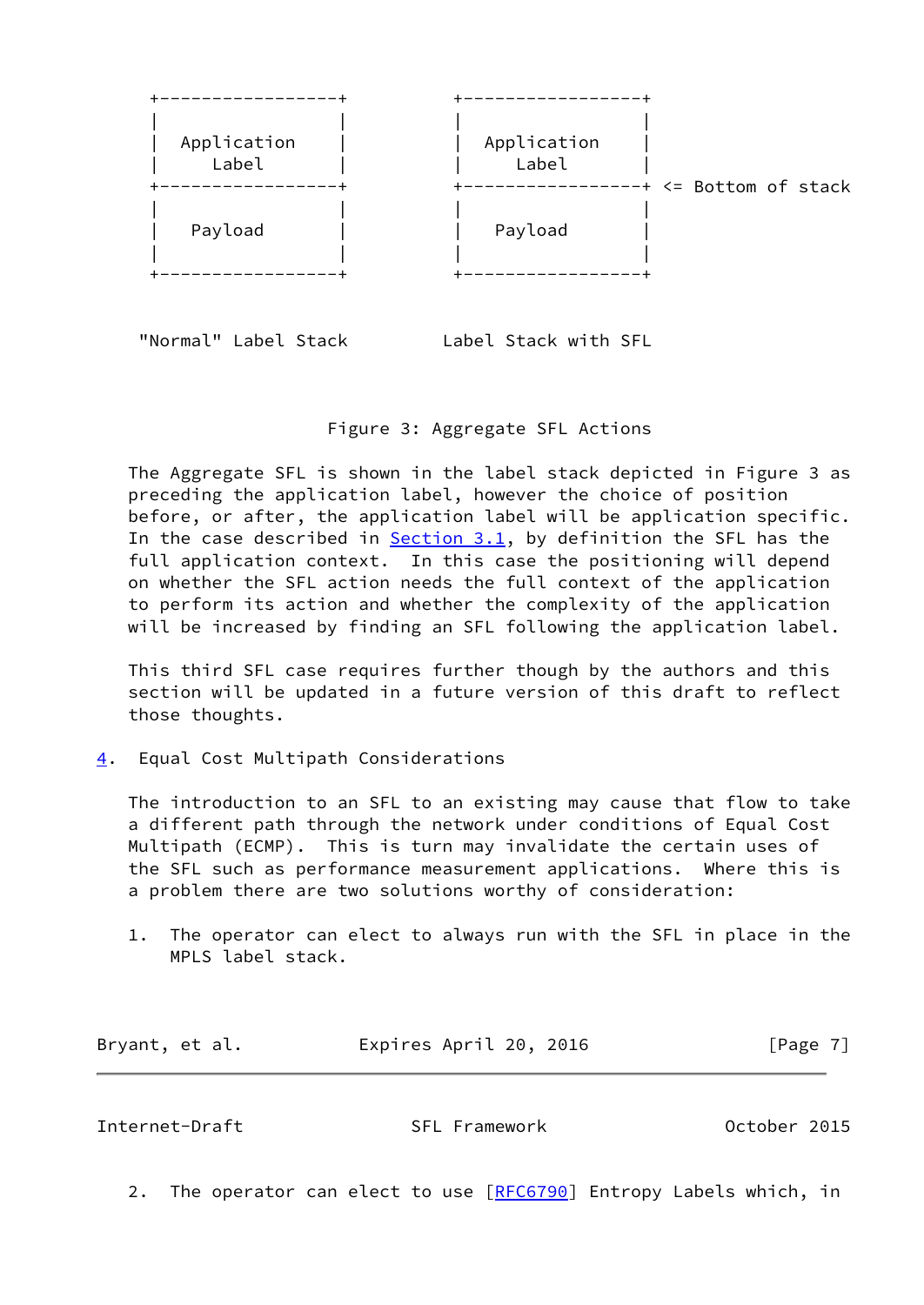a network that fully supports this type of ECMP, results in the ECMP decision being independent of the value of the other labels in the label stack.

## <span id="page-8-0"></span>[5](#page-8-0). Privacy Considerations

 Recent IETF concerns on pervasive monitoring are described in [\[RFC7258](https://datatracker.ietf.org/doc/pdf/rfc7258)]. The inclusion of originating and/or flow information in a packet provides more identity information and hence potentially degrades the privacy of the communication. Whilst the inclusion of the additional granularity does allow greater insight into the flow characteristics it does not specifically identify which node originated the packet other than by inspection of the network at the point of ingress, or inspection of the control protocol packets. This privacy threat may be mitigated by encrypting the control protocol packets, regularly changing the synonymous labels and by concurrently using a number of such labels. The minimizing the scope of the identity indication can be useful in minimizing the observability of the flow characteristics.

<span id="page-8-1"></span>[6](#page-8-1). Security Considerations

The issue noted in **Section 5** is a security consideration. There are no other new security issues associated with the MPLS dataplane. Any control protocol used to request SFLs will need to ensure the legitimacy of the request.

<span id="page-8-2"></span>[7](#page-8-2). IANA Considerations

This draft makes no IANA requests.

<span id="page-8-3"></span>[8](#page-8-3). Acknowledgements

TBD

- <span id="page-8-4"></span>[9](#page-8-4). References
- <span id="page-8-5"></span>[9.1](#page-8-5). Normative References
	- [RFC5462] Andersson, L. and R. Asati, "Multiprotocol Label Switching (MPLS) Label Stack Entry: "EXP" Field Renamed to "Traffic Class" Field", [RFC 5462](https://datatracker.ietf.org/doc/pdf/rfc5462), DOI 10.17487/RFC5462, February 2009, [<http://www.rfc-editor.org/info/rfc5462](http://www.rfc-editor.org/info/rfc5462)>.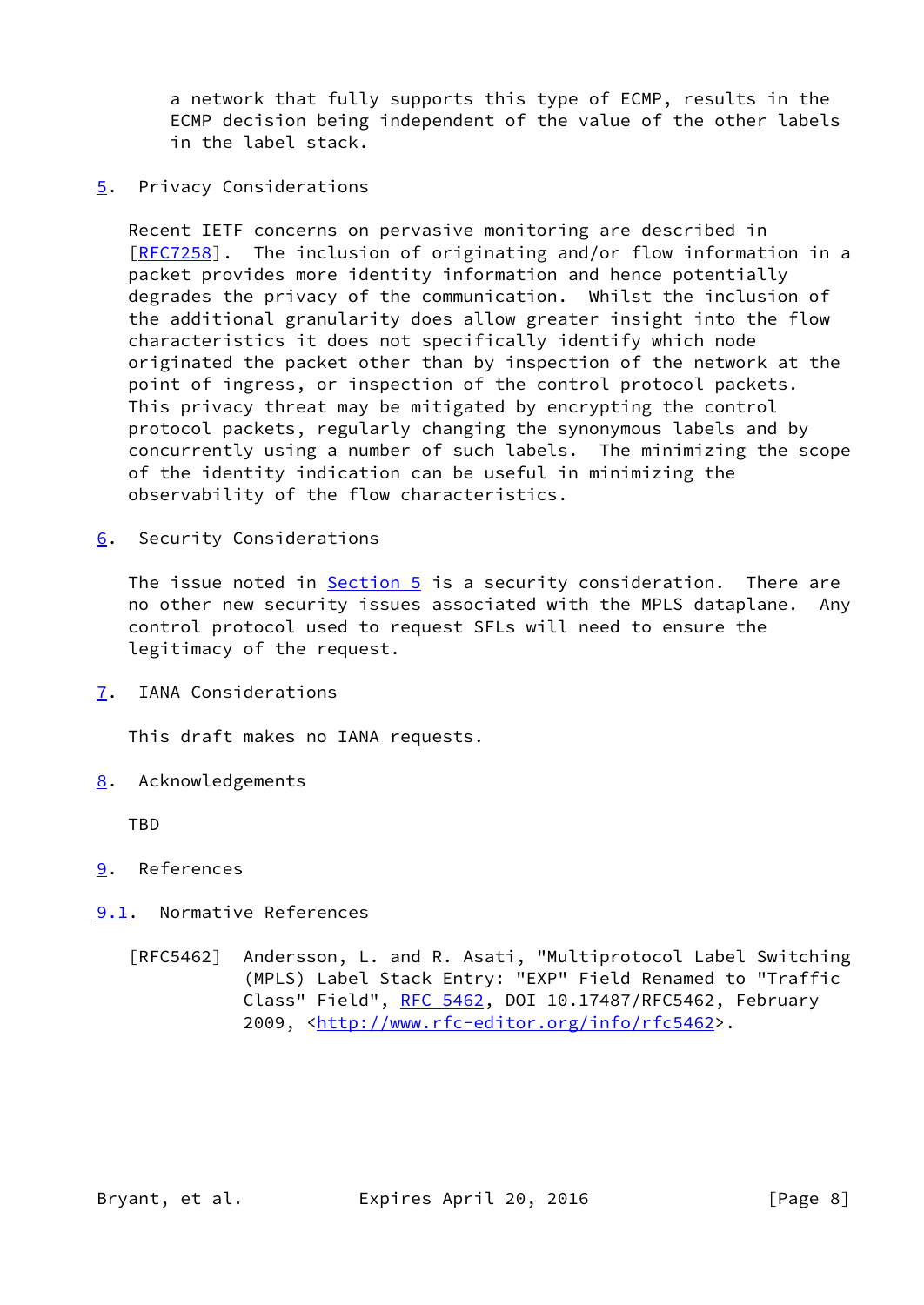<span id="page-9-1"></span>Internet-Draft SFL Framework October 2015

<span id="page-9-0"></span>[9.2](#page-9-0). Informative References

[I-D.bryant-mpls-flow-ident]

 Bryant, S., Pignataro, C., Chen, M., Li, Z., and G. Mirsky, "MPLS Flow Identification", [draft-bryant-mpls](https://datatracker.ietf.org/doc/pdf/draft-bryant-mpls-flow-ident-02) [flow-ident-02](https://datatracker.ietf.org/doc/pdf/draft-bryant-mpls-flow-ident-02) (work in progress), September 2015.

- [RFC6790] Kompella, K., Drake, J., Amante, S., Henderickx, W., and L. Yong, "The Use of Entropy Labels in MPLS Forwarding", [RFC 6790,](https://datatracker.ietf.org/doc/pdf/rfc6790) DOI 10.17487/RFC6790, November 2012, <<http://www.rfc-editor.org/info/rfc6790>>.
- [RFC7258] Farrell, S. and H. Tschofenig, "Pervasive Monitoring Is an Attack", [BCP 188,](https://datatracker.ietf.org/doc/pdf/bcp188) [RFC 7258](https://datatracker.ietf.org/doc/pdf/rfc7258), DOI 10.17487/RFC7258, May 2014, [<http://www.rfc-editor.org/info/rfc7258](http://www.rfc-editor.org/info/rfc7258)>.

Authors' Addresses

 Stewart Bryant Cisco Systems

Email: stbryant@cisco.com

 George Swallow Cisco Systems

Email: swallow@cisco.com

 Siva Sivabalan Cisco Systems

Email: msiva@cisco.com

 Greg Mirsky Ericsson

Email: gregory.mirsky@ericsson.com

 Mach(Guoyi) Chen Huawei

Email: mach.chen@huawei.com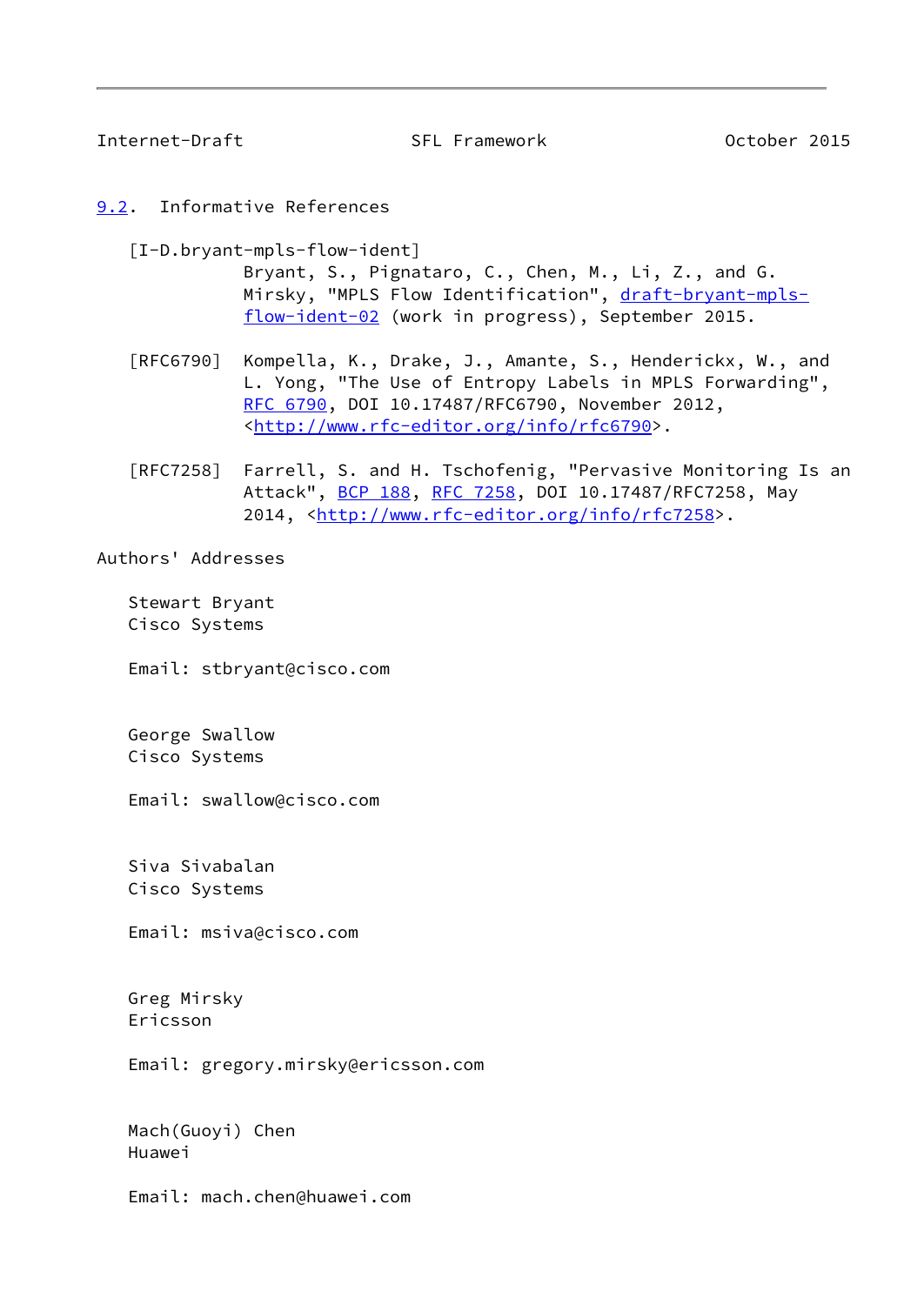Internet-Draft SFL Framework October 2015

 Zhenbin(Robin) Li Huawei

Email: lizhenbin@huawei.com